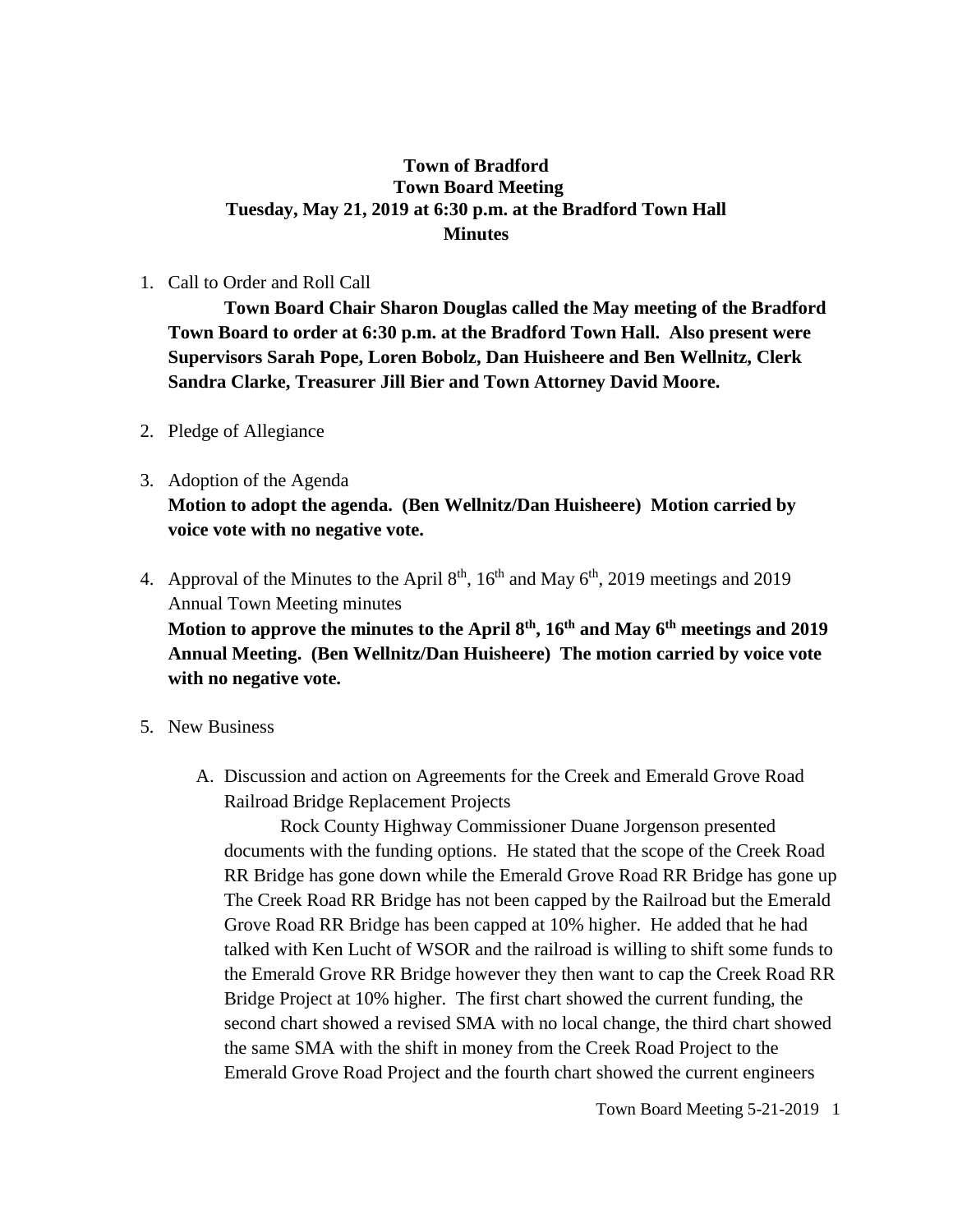estimate with the cap. The current funding would be a cost of \$228,615 each for the Town and County and \$205,156 for the Railroad. With the shifting the cost to the Town and County and Railroad would be \$220,795 each. The sunset date for the Creek Road RR Bridge Project has been extended to 12/31/2020. Duane Jorgenson stated that the PS&E is currently set for November  $1<sup>st</sup>$  then the state process starts to get ready to let on March  $1<sup>st</sup>$ , then 6-8 weeks the project could start so it could be April or early May. He added that the best case was to start April 15<sup>th</sup> and be done mid-August and then the paperwork would need to be completed. He added that's the bids will have a completion date. It was asked if the contractors cannot meet the deadline what would happen. Duane stated that if it was due to Mother Nature and not in our control he thought more than likely they would grant an extension.

In the agreement for funding if the Town should not go forward with the Creek Road RR Bridge Project the County and Town would be on the hook for the design completed to this point which would be about \$50,000 each.

The new proposal for a shorter approach will cut the amount of right of way needed to be purchased. The Town attempted to do a 50 mph limit design but the 1800 foot approach made it too costly. The state is pushing for a "replace in kind" and wants a 25 mph limit. They said the bridge was built in 1935 with a 15 mph limit. When asked about the liability to the Town. Attorney Moore advised that with the liability laws, he would not be too worried from a legal point. The law protects from judgement calls.

It was stated that it is a calculated risk and the Emerald Grove RR Bridge Project is two years out so you don't know what the cost will be then but think the Creek Road RR Bridge Project is a lower risk of increased cost.

## **Motion we go with the bottom chart with shifting the money over to Emerald Grove Road RR Bridge Project and both will be capped. (Dan Huisheere/Sarah Pope)**

**Roll Call Vote: Sarah Pope, "Yes." Loren Bobolz, "Yes." Dan Huisheere, "Yes." Ben Wellnitz, "Yes." Sharon Douglas, "Yes." The motion carried unanimously.**

B. Discussion and action on request by Arthur and Donna Fish for a change of zoning on parcel no. 6-3-44

The Planning and Zoning Committee recommended approval of the change of zoning from B-1 Local Commercial to R-R Rural Residential at their meeting last night.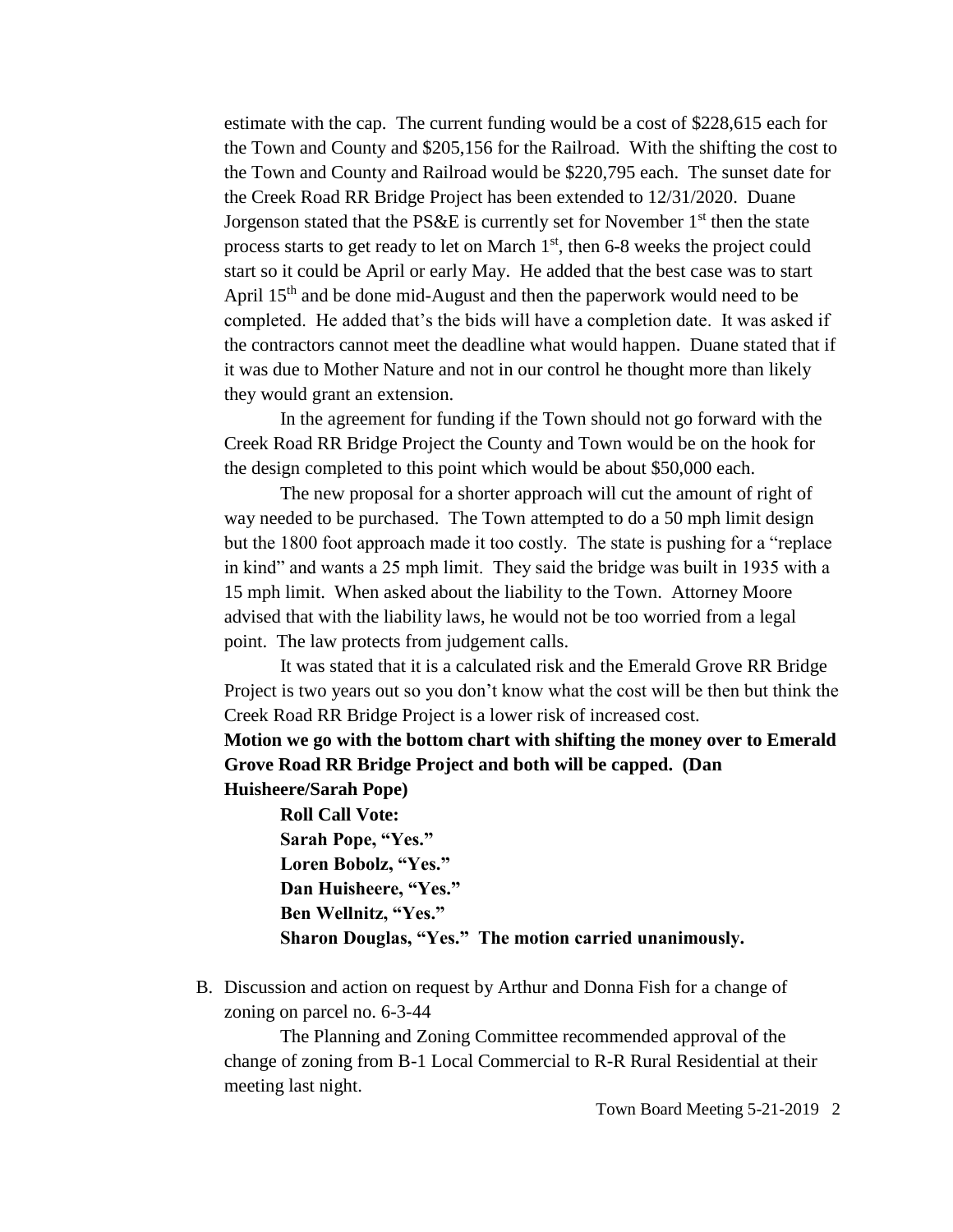## **Motion to approve the change of zoning from B-1, Local Commercial to R-R Rural Residential. On Parcel No. 6-3-44. (Loren Bobolz/Dan Huisheere) The motion carried by voice vote with no negative vote.**

- C. Representative of the Delavan Darien School District Board The representative gave a presentation on the activities and achievements.
- D. Discussion and action on report by Fire District Representative

Chair Sharon Douglas reported the chief informed the board that they have had 36 EMS and 10 fire runs to total 161 runs so far this year. In April they did fire training for wild land fires by practicing out in the fields. The also participated in a refresher for EMS which was done though Mercy at no cost and they have been practicing forcible entry for firefighters by breaking down doors. The training has been well planned and organized. They are working on policy review and changes for incident forms, ambulance response to fire scenes, discipline, MABAS engine response and MPO communications. On May 19<sup>th</sup> they had a work day to give station and grounds a spring clean-up. They have two new potential part time day staff, both having fire and EMS backgrounds. Both have or will be completing department ride-outs and paper work for potential hiring. Command staff have had discussions on attendance at training and hour requirements to remain a member of the department. May objectives are to continue to update policies and procedures, work with Safety Committee and recruit for summer EMT or Fire class. Paul Wesling was appointed as a community member from the Village of Clinton. Chief Wright will be on vacation starting on May  $22<sup>nd</sup>$  through June  $2<sup>nd</sup>$ , 2019. Colin Cleland will be in charge during his absence.

E. Discussion and action on Zoning Officer Report

**MZIS issued a zoning and building permit to Scott Broege for an addition on the garage at 3009 S. Carvers Rock Road, a zoning permit to McGinnis Farms LLC for a grain bin on parcel no. 6-3-23 at 1537 S. Kemp Road, a zoning, building and electrical permit to Brian Christiansen for an addition to the garage at 8920 E. Wyman Drive on parcel no. 6-3-330.31 and a zoning and building permit to Llyle & Jill McLain for a shed on parcel no. 6-3-194 at 5324 S. Carvers Rock Road.**

F. Discussion and action on Supervisors' evaluation of their sections of roads Loren Bobolz reported that they should watch the culvert on Milner Road by Jim Churchill's.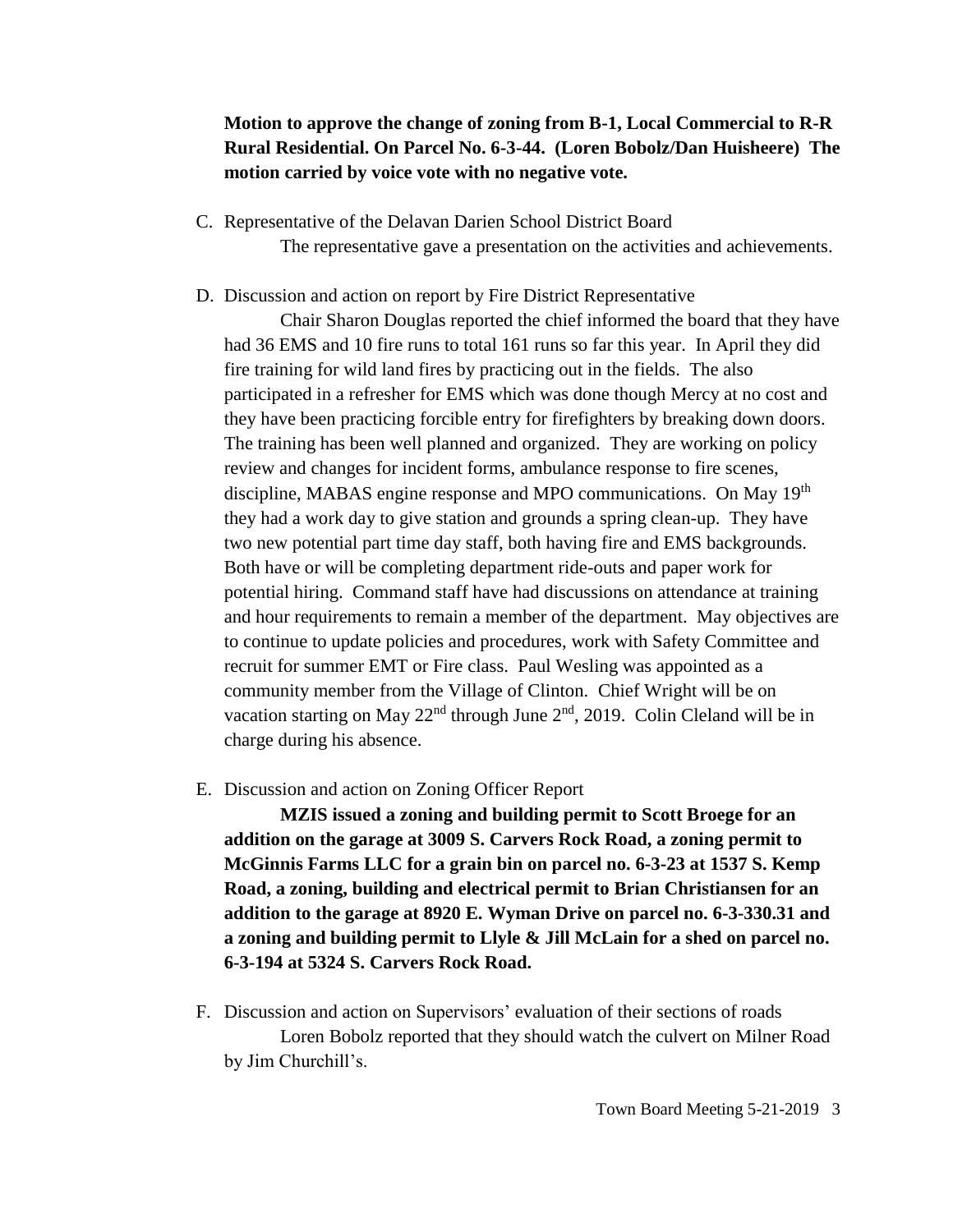G. Discussion and action on roadwork, including but not limited to tree trimming, culvert repair and replacement, crack filling, ditching, shouldering, maintenance including replacement of signs and posts, paver repair, pot hole filling, Creek Road and Emerald Grove Bridge Projects

Chair Sharon Douglas reported that Brian Ayre hasn't ordered the culvert yet because of a holdup with the DNR but he now received verification to go ahead. She received a letter from the DNR stating that we had met all of the eligibility criteria and conditions so based on the signed certification we may proceed. She added that they will have to watch for three endangered plants and if they are present the DNR will send someone out to relocate them. The mowing has been done three times so far. Brian Ayre ordered the culvert on May 14<sup>th</sup> and will keep the Town informed in regards to his start date so Sharon can contact the Fire/EMS and school district.

When the board members are done in the fields Dan Huisheere will set up a day to put up signs. Loren Bobolz purchased the posthole auger. Sharon Douglas reported that the pothole mix is used up and Bob Bier will get another load.

Chair Sharon Douglas reported that she had received a call from John Ransom who was getting complaints from his haulers about the condition of Serl Road. She added that she had called Bill Johns and had him deliver two loads of gravel out there and John said he would spread it. A load cost \$230.00. Matt Yoss sent an estimate to do a full depth pulverization on Serl Road from 100 feet off of Highway 14 to County Road C. The estimate was \$10,000 if done with Carvers Rock Road. The board reviewed the roadwork cash flow and decided they may have to wait until next year.

Crack filling Service recommended on Town Hall Road that if the Town could not fill all the cracks this year that they do half the road instead of the worse cracks since he counted over 400 cross cracks. Dave Brandl did not receive a quote from Farhners on B-C Townline Road and they approved Crack Filling Service to do the work for \$2400.

**Motion to take the \$3701.71 for engineering designated on the roadwork cash flow for the Creek Road RR Bridge out of the bridge fund and use the money for crack-filling. (Sarah Pope/Dan Huisheere) The motion carried by voice vote with no negative vote.**

**Motion to have the worse one half of Town Hall Road crack-filled this year and B-C Townline Road, Emerald Grove Road, parts of Creek Road and a small section of Carvers Rock Road. (Dan Huisheere/Ben Wellnitz) The motion carried by voice vote with no negative vote.** 

**Sharon Douglas thanked Ben Wellnitz for cutting the trees on Emerald Grove Road which saved the Town money.**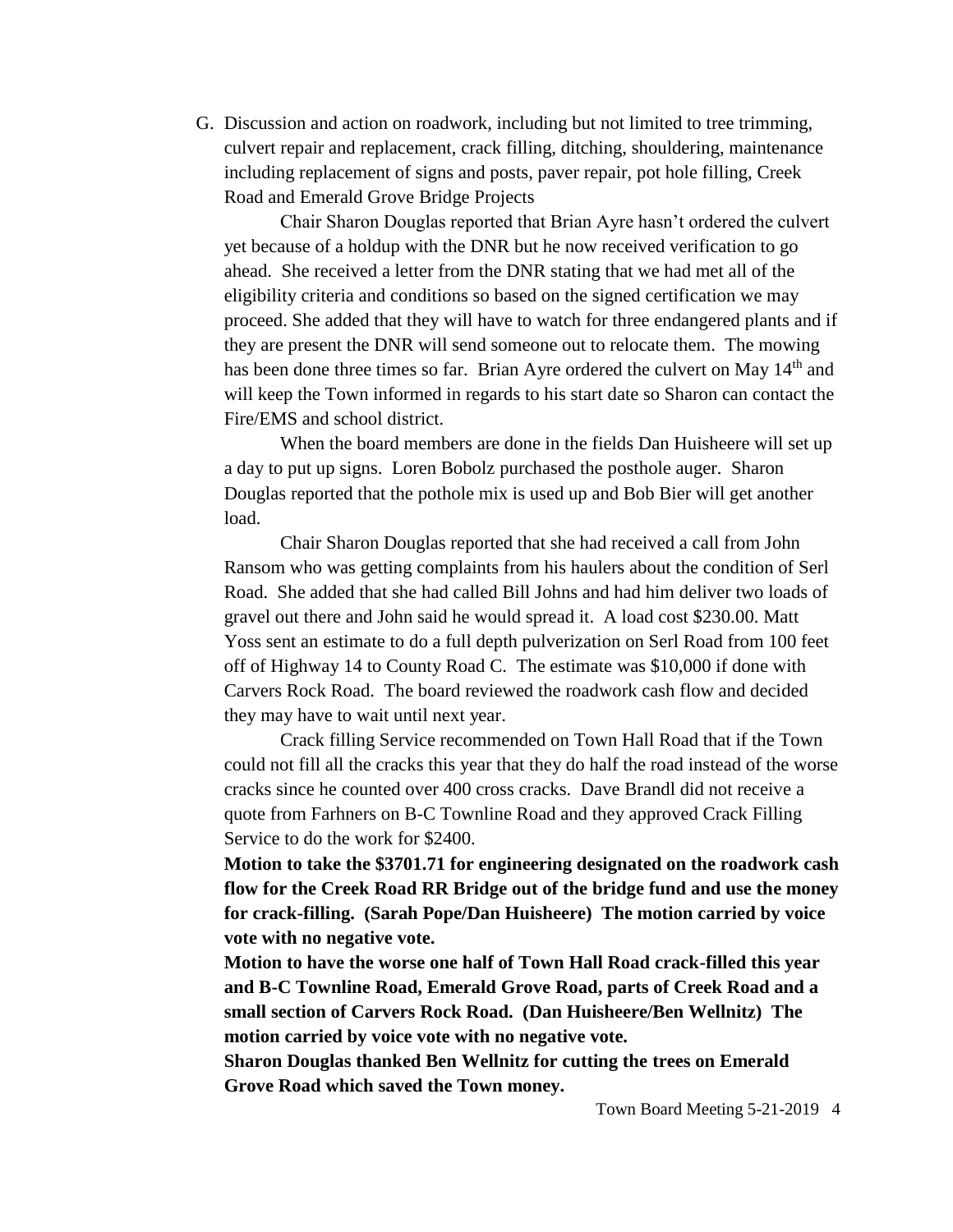- H. Discussion and action on Town Hall Repair Committee Report **Nothing.**
- I. Discussion and action on approval of Driveway Permit Applications **No applications received.**
- J. Discussion and action on approval of Utility Permit Applications **No applications received.**
- K. Discussion and action on donation to Clinton Senior Citizens Center **Motion not to donate to Clinton Senior Citizens Center. (Loren Bobolz/Dan Huisheere) Roll Call Vote: Sarah Pope, "Yes." Loren Bobolz, "Yes." Dan Huisheere, "Yes." Ben Wellnitz, "Yes." Sharon Douglas, "Yes." The motion carried unanimously.**
- L. Discussion and action on donations for Emerald Grove Cemetery Association and Mt. Philip Cemetery Association **Motion to donate to both Emerald Grove and Mt. Philip Cemetery Associations. (Sarah Pope/Ben Wellnitz) The motion carried by voice vote with no negative vote.**
- M. Discussion and action Operator's Licenses received **Motion to approve the Operator's Licenses for Gretchen Quinn and Margarita Vining based on favorable record checks. (Sarah Pope/Ben Wellnitz) The motion carried by voice vote with no negative vote**
- N. Report of Liquor License Applications received

**The Clerk reported that she had received applications for Class B Beer and Liquor Licenses from Hat Rack Tap Inc. and from JW Golf LLC.**

O. Date for Adjourned Board of Review

**The board decided on a date of June 17th to adjourn BOR to at tomorrow night's BOR since the assessment roll is not complete.**

6. Citizen Participation

**.**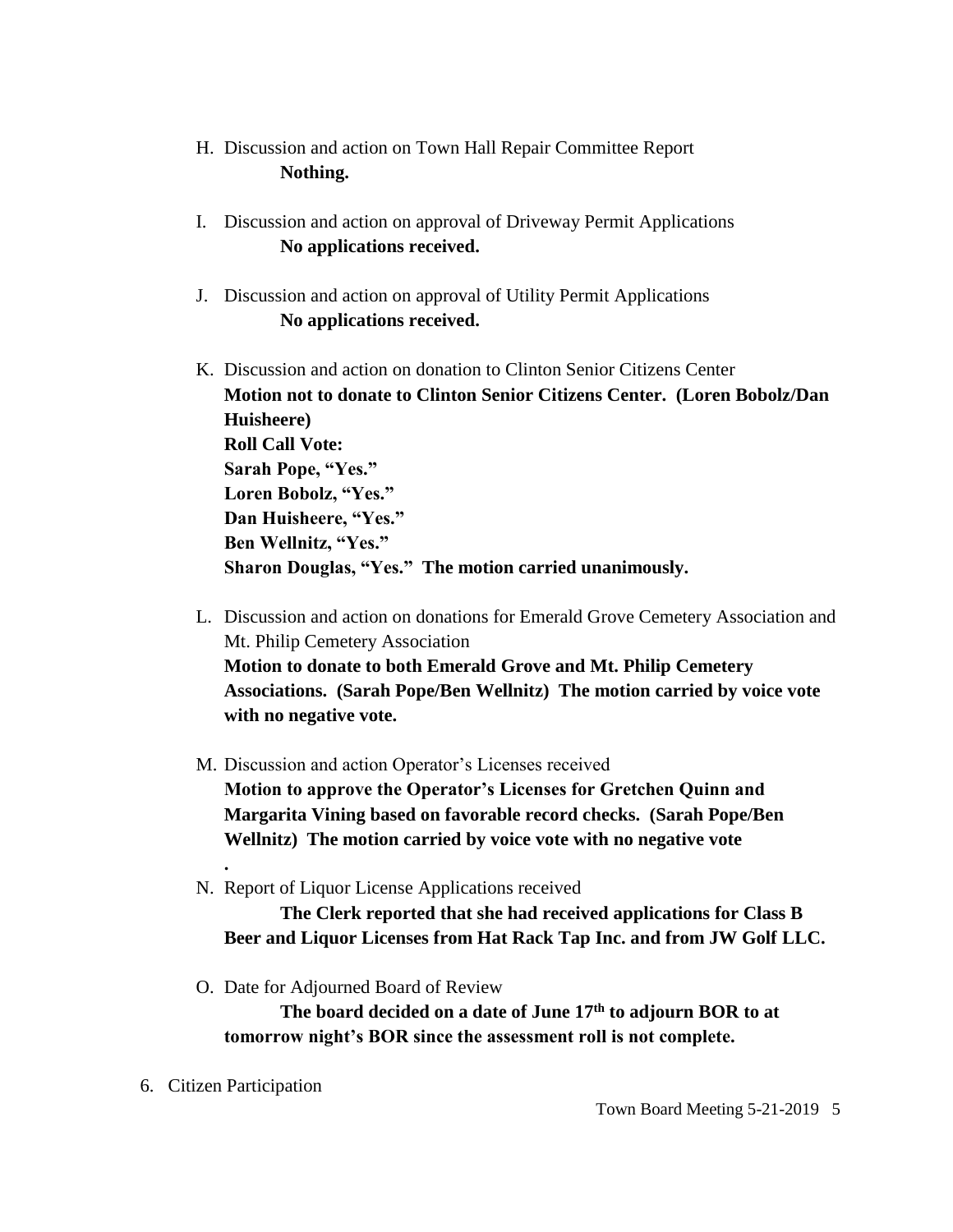**None.**

- 7. Announcements and Reports
	- **a. The June Town Board meeting will be held on Tuesday, June 18, 2019 at 6:30 p.m. at the Bradford Town Hall.**
	- **b. Board of Review will meet on Wednesday, May 22, 2019 at 6:00 p.m. to adjourn to a later date when the assessment roll is completed.**
	- **c. The Rock County Sheriff's Report was reviewed.**
	- **d. Sharon Douglas reported on WTA Rock County Unit meeting held on May 16, 2019 at 7:00 p.m. at the Clinton Town Hall. John Solis from the Rock County Veterans Services gave a presentation on what services are available for veterans. They focus on assisting with compensation claims, veteran's pensions, dependency indemnity compensation and assisting with education for veterans and assisting with healthcare enrollment.**

**Mark Spritzer gave an update on Governor Evers budget. There was a lot of discussion on infrastructure especially regarding the poor condition of rural roads and how little money the Towns have to work with. There is talk of raising the gas tax and registration fees. When asked about a toll system he said he did not think that would occur but there have been discussion on Wisconsin drivers paying for miles driven. Bill Johns asked if there was a possibility of raising the dollar amount before a bid notice is required from \$5,000 to \$25,000. Mark Spritzer said he would check but the statue had been put in place without considering inflation.** 

**Bill Johns had asked why the state did not get the bids out earlier for the salt contracts so they could budget for it. Sharon Douglas told him that the Town of Bradford averages the cost for the budget.** 

**Sharon Douglas announced that it was Clerk's Week and thanked the Clerk for all she did, especially getting the financial report in timely.** 

**Lisa Tollefson announced that training for the new election equipment will start sometime in October. New officers were elected and the next WTA meeting will be the picnic and will be held in Fulton.** 

- **e.** T**he 2019 Recycling Grant awarded was \$840.81 and will be received by June 1, 2019.**
- **f. A workshop for Local Planning and Zoning Officials will be held on Thursday, July 18th, 2019 in Whitewater at the Whitewater University Technology Park in Whitewater. An email was forwarded to the board members.**
- **g. The WTA has sent a Federal Congressional Update to the members.**
- **h. Sharon Douglas announced that she has the 911 Communication Commission Meeting minutes to pass along to the members.**